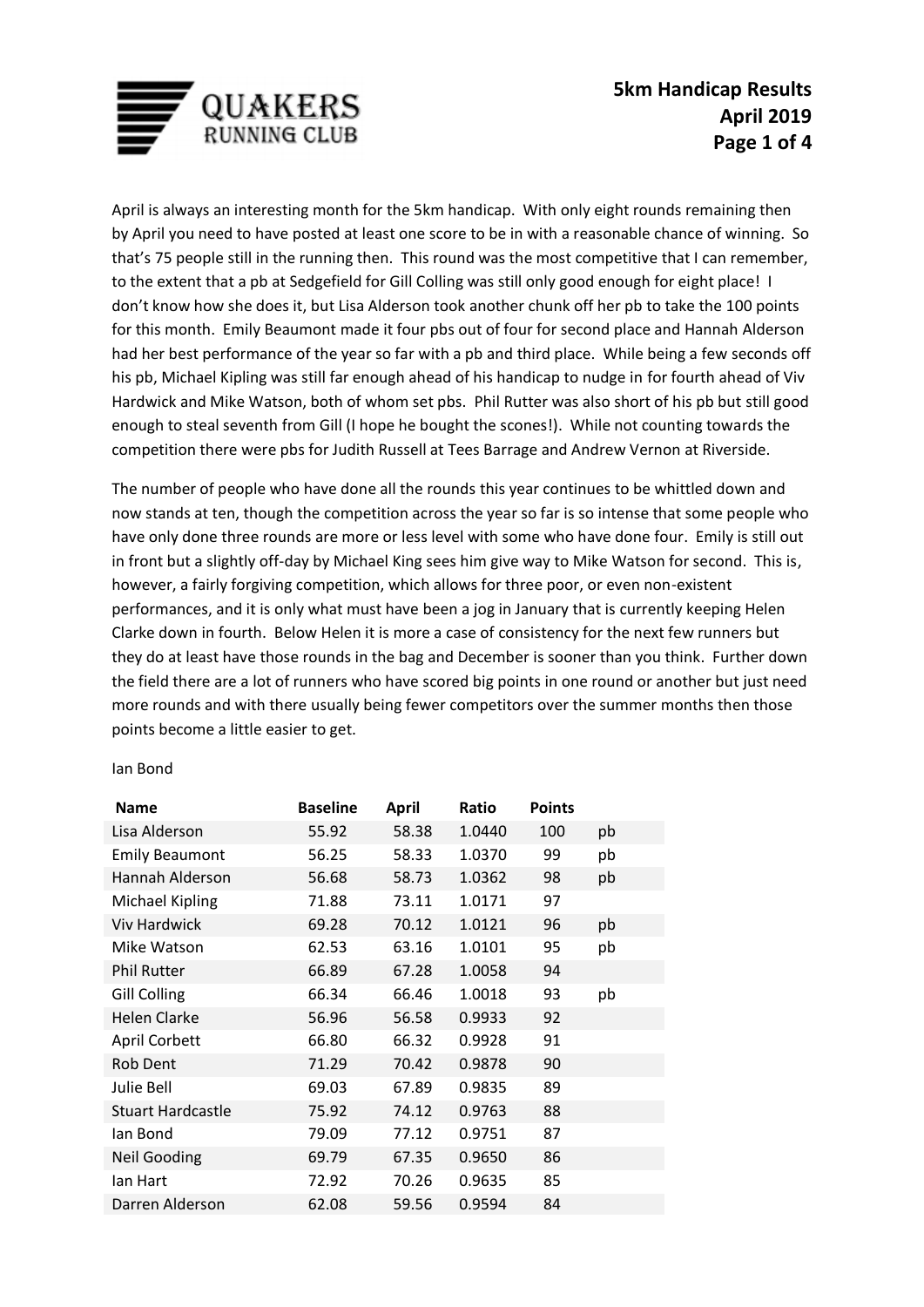| Rob Gillham            | 71.17 | 67.64 | 0.9504 | 83 |
|------------------------|-------|-------|--------|----|
| <b>Sally Singleton</b> | 69.19 | 65.75 | 0.9503 | 82 |
| <b>Fred Tennant</b>    | 71.03 | 67.37 | 0.9485 | 81 |
| Phil Clarke            | 80.72 | 76.50 | 0.9477 | 80 |
| Peter Rowley           | 71.94 | 68.14 | 0.9472 | 79 |
| Anthony Corbett        | 60.70 | 57.48 | 0.9470 | 78 |
| <b>Grainne Duffy</b>   | 58.28 | 55.00 | 0.9437 | 77 |
| Danny Gordon           | 75.84 | 71.21 | 0.9390 | 76 |
| <b>Alison Hardwick</b> | 68.38 | 61.85 | 0.9045 | 75 |
| Michael King           | 55.00 | 49.54 | 0.9007 | 74 |
| Lin Gossage            | 60.78 | 54.03 | 0.8889 | 73 |
| Nicola Darling         | 40.47 | 35.82 | 0.8851 | 72 |
| lan Scott              | 66.24 | 57.94 | 0.8747 | 71 |
| Dave Todd              | 73.10 | 63.03 | 0.8622 | 70 |
| Rachel Maddison        | 50.45 | 42.76 | 0.8476 | 69 |
| David Ledgerwood       | 59.23 | 49.20 | 0.8307 | 68 |
| Chris Land             | 54.60 | 44.27 | 0.8108 | 67 |
| Ashleigh Atkinson      | 58.87 | 46.86 | 0.7960 | 66 |
| Lena Rusa              | 56.58 | 43.07 | 0.7612 | 65 |
| Lee Morris             | 52.33 | 39.29 | 0.7508 | 64 |
| Paul Ryan              | 53.29 | 39.71 | 0.7452 | 63 |
| Gary Read              | 71.01 | 38.48 | 0.5419 | 62 |

## **April 2019 Cumulative Scores**

|                | <b>Name</b>              | Jan         | Feb         | March | <b>April</b> | <b>Total</b> |
|----------------|--------------------------|-------------|-------------|-------|--------------|--------------|
| $\mathbf{1}$   | <b>Emily Beaumont</b>    | 98          | 99          | 99    | 99           | 395          |
| $\overline{2}$ | Mike Watson              | 92          | 88          | 93    | 95           | 368          |
| 3              | Michael King             | 95          | 95          | 91    | 74           | 355          |
| 4              | <b>Helen Clarke</b>      | 60          | 98          | 98    | 92           | 348          |
| 5              | <b>Grainne Duffy</b>     | 82          | 93          | 92    | 77           | 344          |
| 6              | Danny Gordon             | 79          | 90          | 85    | 76           | 330          |
| $\overline{7}$ | Chris Land               | 87          | 86          | 89    | 67           | 329          |
| 8              | Darren Alderson          | 73          | 79          | 83    | 84           | 319          |
| 9              | Rob Gillham              | 56          | 73          | 79    | 83           | 291          |
| 10             | <b>Gill Colling</b>      | 100         | $\mathbf 0$ | 97    | 93           | 290          |
| 11             | David Ledgerwood         | 77          | 75          | 69    | 68           | 289          |
| 12             | <b>Viv Hardwick</b>      | 96          | 0           | 96    | 96           | 288          |
| 13             | Dave Thompson            | 84          | 97          | 94    | $\mathbf 0$  | 275          |
| 14             | Rob Dent                 | 89          | 91          | 0     | 90           | 270          |
| 15             | <b>Stuart Hardcastle</b> | 81          | 96          | 0     | 88           | 265          |
| 16             | Lisa Alderson            | $\mathbf 0$ | 84          | 80    | 100          | 264          |
| 17             | <b>Sally Singleton</b>   | $\mathbf 0$ | 83          | 86    | 82           | 251          |
| 18             | Dave Jones               | 83          | 74          | 90    | $\mathbf 0$  | 247          |
| 19             | lan Hart                 | 88          | $\Omega$    | 71    | 85           | 244          |
| 20             | Peter Rowley             | 69          | $\mathbf 0$ | 78    | 79           | 226          |
| 21             | Richie Payne             | 61          | 71          | 81    | $\mathbf 0$  | 213          |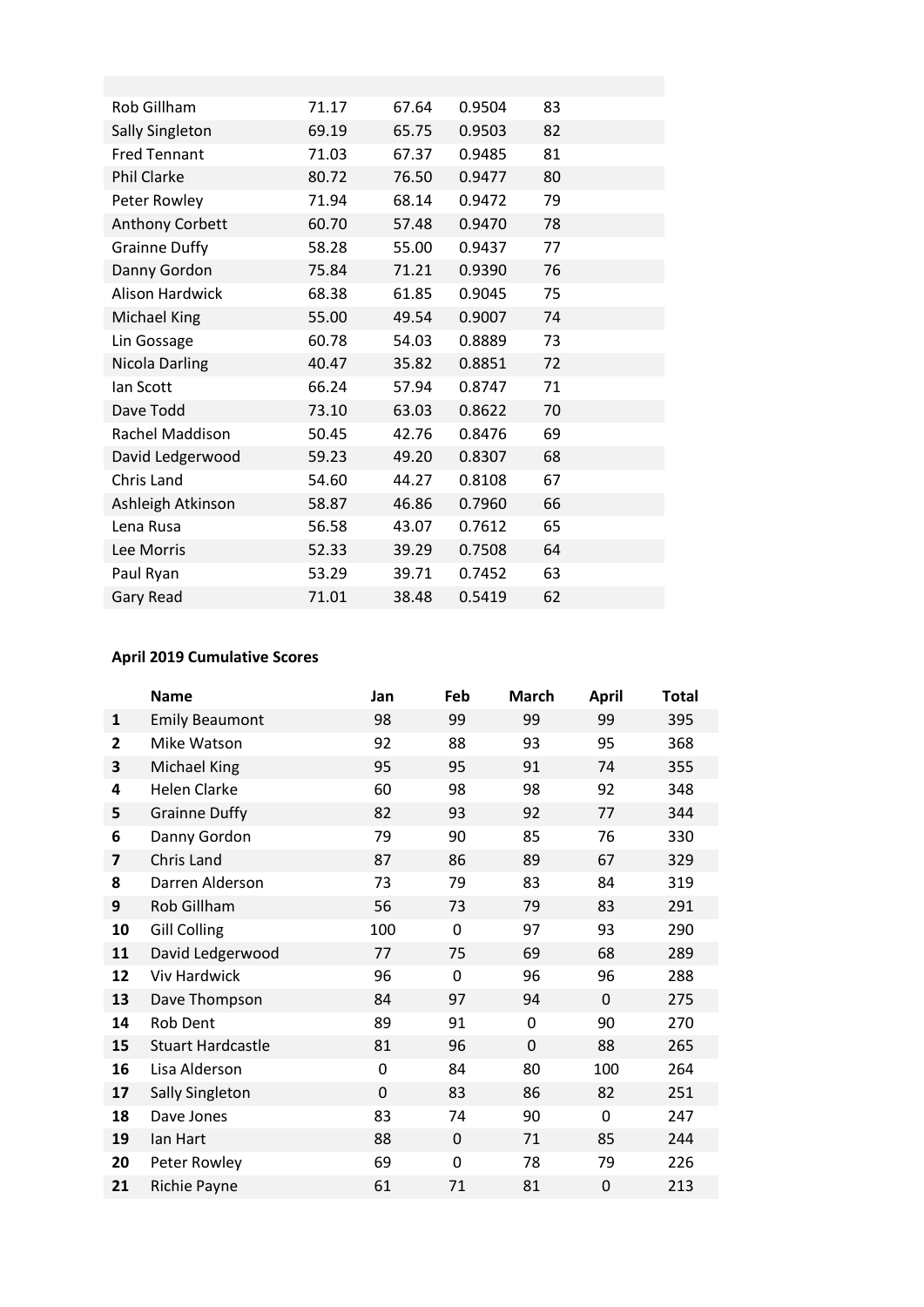| 22 | <b>Michael Kipling</b>     | $\mathbf 0$      | 100              | 0                | 97               | 197 |
|----|----------------------------|------------------|------------------|------------------|------------------|-----|
| 23 | Rebecca Howard             | $\mathbf 0$      | 94               | 100              | $\mathbf 0$      | 194 |
| 24 | Hannah Alderson            | 94               | 0                | 0                | 98               | 192 |
| 25 | Paul Ryan                  | 59               | 66               | $\mathbf 0$      | 63               | 188 |
| 26 | <b>Brian Dixon</b>         | 0                | 92               | 95               | $\mathbf 0$      | 187 |
| 27 | Andrew Vernon              | 97               | 0                | 88               | $\mathbf 0$      | 185 |
| 28 | <b>Phil Rutter</b>         | 91               | 0                | $\mathbf 0$      | 94               | 185 |
| 29 | Julie Bell                 | 86               | $\mathbf 0$      | $\mathbf 0$      | 89               | 175 |
| 30 | <b>Neil Gooding</b>        | $\mathbf 0$      | 0                | 87               | 86               | 173 |
| 31 | Janette Croft              | $\mathbf 0$      | 87               | 82               | $\mathbf 0$      | 169 |
| 32 | Dave Whittle               | 78               | 89               | 0                | $\mathbf 0$      | 167 |
| 33 | <b>Malcolm Hewitson</b>    | 90               | 76               | $\mathbf 0$      | $\mathbf 0$      | 166 |
| 34 | lan Bond                   | 0                | 77               | 0                | 87               | 164 |
| 35 | <b>April Corbett</b>       | 68               | $\pmb{0}$        | $\mathbf 0$      | 91               | 159 |
| 36 | Ty Hankinson               | 76               | 80               | 0                | $\mathbf 0$      | 156 |
| 37 | <b>Fred Tennant</b>        | 70               | 0                | $\mathbf 0$      | 81               | 151 |
| 38 | <b>Phil Clarke</b>         | 71               | 0                | 0                | 80               | 151 |
| 39 | Nicola Darling             | 75               | $\mathbf 0$      | $\mathbf 0$      | 72               | 147 |
| 40 | Lin Gossage                | $\mathbf 0$      | 72               | 0                | 73               | 145 |
| 41 | Anthony Corbett            | 66               | $\boldsymbol{0}$ | $\mathbf 0$      | 78               | 144 |
| 42 | lain Clyde                 | $\mathbf 0$      | 69               | 74               | $\mathbf 0$      | 143 |
| 43 | Dave Todd                  | 72               | $\mathbf 0$      | $\mathbf 0$      | 70               | 142 |
| 44 | Dawn Johnston              | 62               | 78               | $\mathbf 0$      | $\mathbf 0$      | 140 |
| 45 | <b>Ed Griffiths</b>        | 65               | $\boldsymbol{0}$ | 75               | $\mathbf 0$      | 140 |
| 46 | <b>Jeff Marriot</b>        | $\mathbf 0$      | 68               | 72               | $\mathbf 0$      | 140 |
| 47 | Michael Joyeux             | 74               | 65               | $\mathbf 0$      | $\mathbf 0$      | 139 |
| 48 | Lee Morris                 | $\mathbf 0$      | 0                | 70               | 64               | 134 |
| 49 | Alison Hardwick            | 58               | $\mathbf 0$      | $\mathbf 0$      | 75               | 133 |
| 50 | Rachel Maddison            | 57               | 0                | 0                | 69               | 126 |
| 51 | Phill Johnston OBI-WAN     | 53               | 70               | $\mathbf 0$      | $\mathbf 0$      | 123 |
| 52 | Gary Read                  | 51               | 0                | 0                | 62               | 113 |
| 53 | <b>Adrian Cottam</b>       | 99               | 0                | $\mathbf 0$      | $\mathbf 0$      | 99  |
| 54 | Andy Whittam               | 93               | 0                | 0                | 0                | 93  |
| 55 | Tom Chapman                | 85               | $\pmb{0}$        | $\mathbf 0$      | 0                | 85  |
| 56 | Wendy Thompson             | 0                | 85               | 0                | 0                | 85  |
| 57 | Abbie Hull                 | $\pmb{0}$        | 0                | 84               | $\mathbf 0$      | 84  |
| 58 | Diane Lockhart             | 0                | 82               | 0                | 0                | 82  |
| 59 | <b>Julie Russell</b>       | $\pmb{0}$        | 81               | $\boldsymbol{0}$ | 0                | 81  |
| 60 | Claire Chapman             | 80               | 0                | 0                | 0                | 80  |
| 61 | Sally watson               | $\pmb{0}$        | $\mathbf 0$      | 77               | $\mathbf 0$      | 77  |
| 62 | lan Scott                  | 0                | 0                | 0                | 71               | 71  |
| 63 | Paul Dalton                | $\pmb{0}$        | $\mathbf 0$      | 69               | $\boldsymbol{0}$ | 69  |
| 64 | Gemma Marshall-Moore       | 0                | 0                | 68               | 0                | 68  |
| 65 | Elizabeth Kennedy          | 67               | $\mathbf 0$      | $\boldsymbol{0}$ | $\mathbf 0$      | 67  |
| 66 | Michelle Dale              | 0                | 67               | 0                | 0                | 67  |
| 67 | Sarah Watson               | $\boldsymbol{0}$ | 0                | 67               | $\boldsymbol{0}$ | 67  |
| 68 | Ashleigh Atkinson          | 0                | 0                | 0                | 66               | 66  |
| 69 | <b>Olly Marshall-Moore</b> | $\pmb{0}$        | 0                | 66               | $\pmb{0}$        | 66  |
| 70 | Kelly Smith                | 64               | 0                | 0                | 0                | 64  |